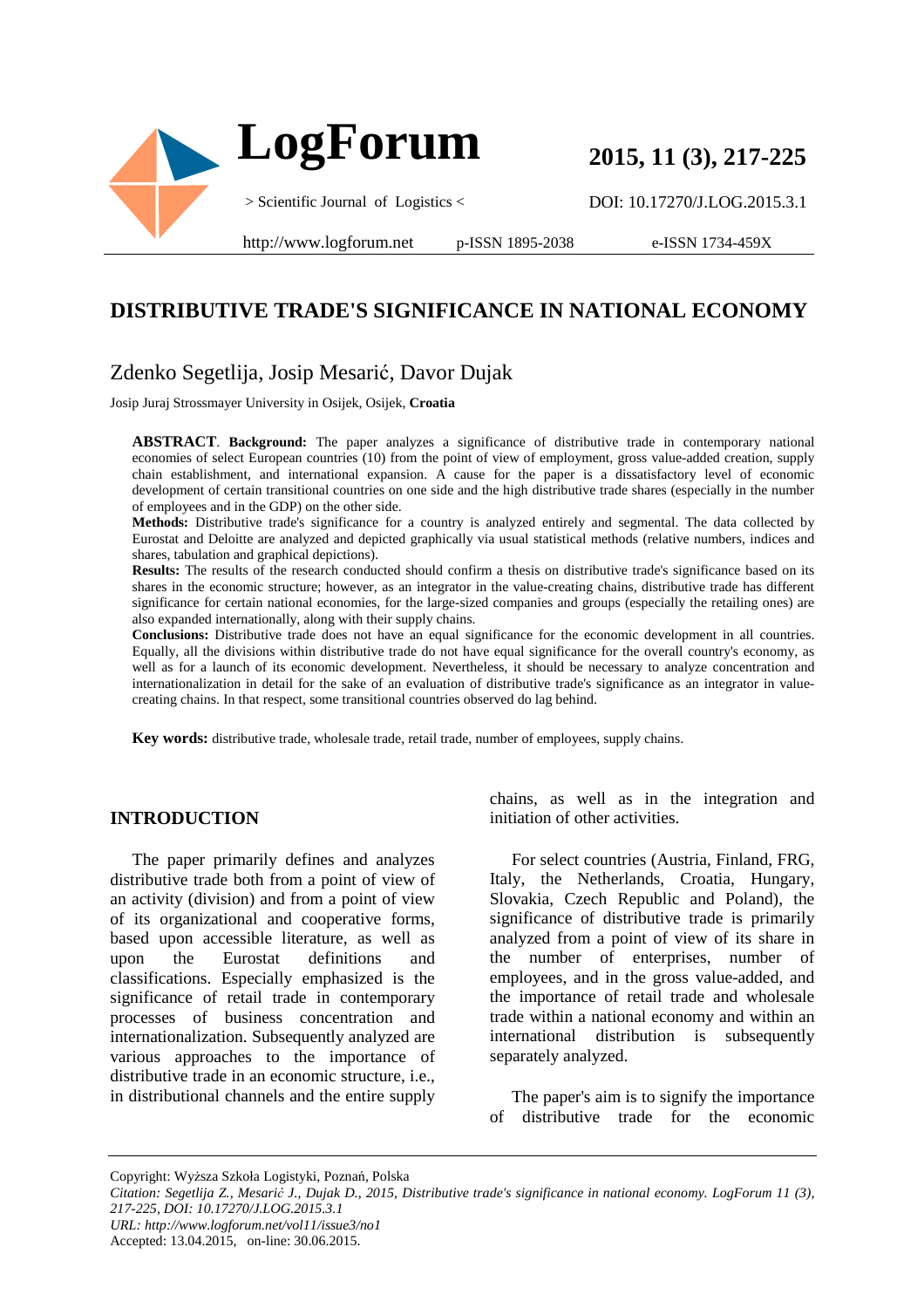development of a country, as well as a necessity to select the new indices to evaluate this significance.

### **DISTRIBUTIVE TRADE AND ITS MANIFESTATIONS**

The topic of our analysis is distributive trade as an economic activity performed by its incumbents-the companies and their cooperative forms.

According to the Statistical Classification of Economic Activities in the European Community [Eurostat 2008], distributive trade incorporates wholesale and retail trade (i.e., a sale without transformation) of any type of merchandise and the rendition of ancillary services while selling the merchandise. Thus, the overall distributive trade (Section G-Wholesale and Retail Trade: Repair of Motor Vehicles and Motorcycles) is comprised as follows:

- − Division 45 (wholesale and retail trade and repair of motor vehicles and motorcycles);
- − Division 46 (wholesale trade except motor vehicles and motorcycles);
- − Division 47 (retail trade except motor vehicles and motorcycles).

The paper will also use the term "wholesaling" for wholesale trade, while the term "retailing" will also be used for the retail trade.

Nowadays, the characteristics of their purchasers are significant for a distinction between the wholesale and retail trade [Statistical Classification 2008]. In wholesale, the purchasers are the receivers who utilize a merchandise for further economic activities, while it pertains to the servicing of an end consumer or of an end user as a purchaser in the retail trade [cf. Lerchenmüller 2003].

Distributive trade is carried out by economic entities, i.e., by companies, in the activities specified in Divisions 45, 46, and 47.

The topic of our consideration are all the organizational forms of distributive trade; however, in a general sense, a term

"enterprise" will be used, as an organizational unit for the production of goods and services enjoying certain degree of autonomy in decision-making, especially in the investment of current funds [Statistics Explained: Glossary, Eurostat 2015]. In that sense, the term "retailer" and "wholesaler" will be used for the enterprises in the domain of wholesaling and retailing.

Large-sized enterprises, companies, i.e., the groups thereof, are formed in the processes of concentration. In that sense, the so-called "retail chains" are especially important within distributive trade.

A retail chain is a company doing its business with many jointly owned retail units and usually has a centralized decision-making for a definition and implementation of its strategy. Some retail chains are the divisions of larger corporations or holdings [Levy, Weitz, 2012].

As it is known, retail and wholesale activities are intertwined within a retail chain. Namely, a tendency to vertically integrate retailing and wholesaling is connected to with the development of a concentration process. Furthermore, the large-sized retailers are also connected with the producers (both on a domestic and on an international market), predominantly based on trademarks (as well as on other cooperation forms). A special business concept of Supply Chain Management (SCM) is being developed, so that the entire supply chains become competitive. In that respect, the phrase of a "retail supply chain" may be used when a large-sized retailer (retail chain) dominates a supply chain.

Therefore, a supply chain is a valuecreating chain. As each product or service has a value-creating chain of its own, the retailers and wholesalers are actually the integrators of various value-creating chains. In that sense, the gross value-added indices especially important for each economic activity [Statistics Explained: Glossary, Eurostat 2015].

In certain fields, e.g., in the grocery sector, the greatest power is exercised by the retail supply chains [Dujak 2012], whereas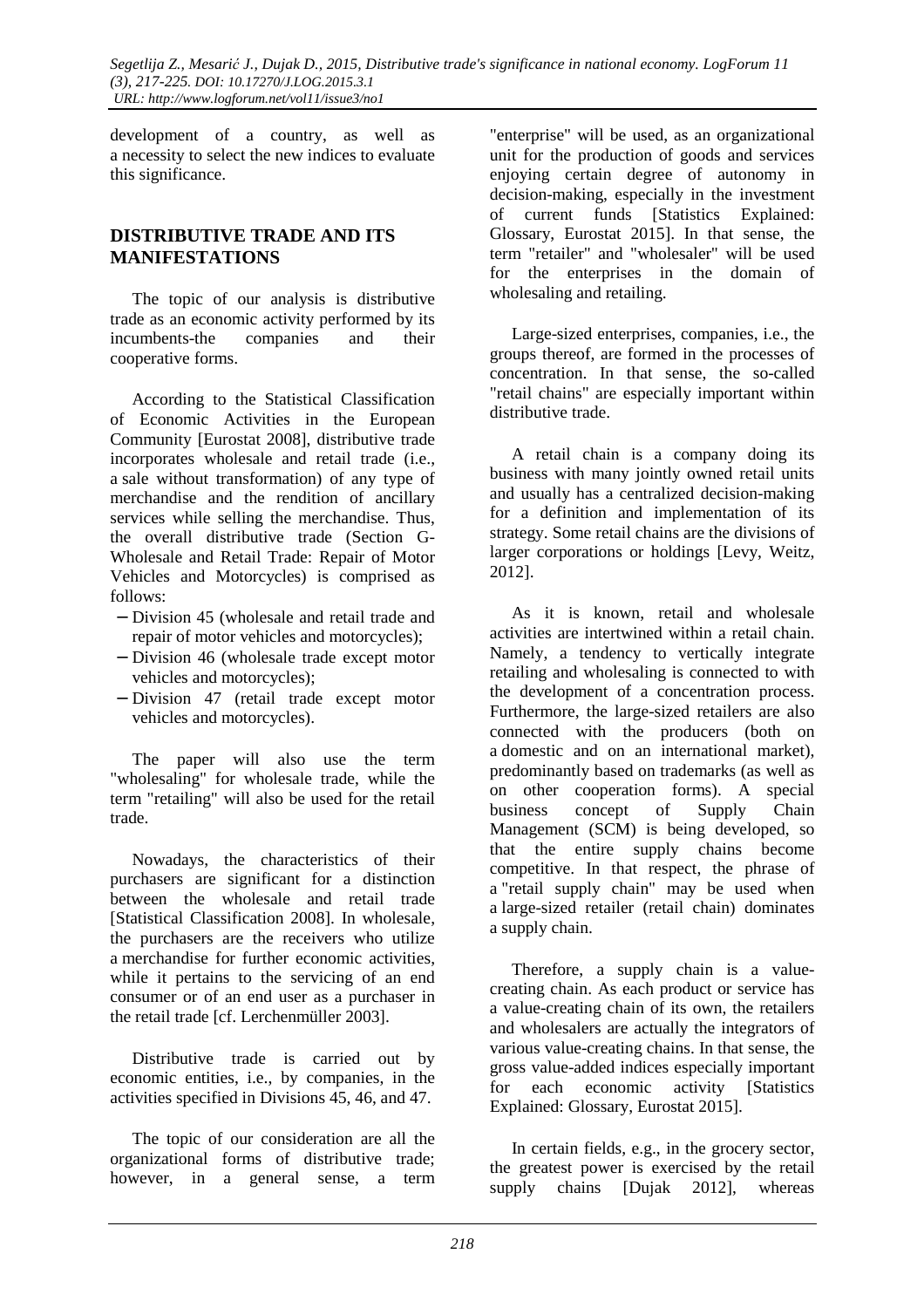producers dominate the supply chains in certain domains.

### **VIEWPOINTS ON THE SIGNIFICANCE OF DISTRIBUTION CHANNELS AND DISTRIBUTIVE TRADE**

The distributive trade significance is mostly seen in its functions, performed more successfully and efficaciously than other participants in distribution channels, i.e., in the overall supply chains.

#### *Distribution Channel Significance*

In modern conditions, the importance of distribution channels for an economy especially emanates from system development and channel integration. E.g., the vertical marketing systems in the US presently cover 70 to 80% of merchandise market for the end consumers [Kotler and Keller 2006].

Additionally, vertical marketing systems are also especially significant from the point of view of a country's foreign trade exchange, since the possibilities and necessities to develop the entire supply chains are immediately created by the entrance of largesized retail chains in the country, irrespective of which producers will become the members thereof. This means that a new competition in retailing is also emergent through the development of vertical marketing systems, for the vertical marketing systems may launch a production of their own and detour the producers present heretofore (even the major ones) [Kotler, Keller 2006].

In that way, the importance of a distribution channel for a national economy is actually reflected in the activities of its business entities (disregarding whether they are merchants or producers or other services) on whatever market, domestic or a foreign one.

### *The Importance of Wholesaling*

It has been known that wholesaling is important in a national economy due to the performance of its functions, especially because of a decrease in the number of contacts, quantitative and assortment regrouping, and a surmount of spatial and temporal differences when exchanging the merchandise among a distribution channel participants. While aggrandizing both the retailers and producers, the wholesalers lose the positions they have occupied heretofore, but they also find their new functions connected to the execution of marketing and logistic tasks.

The wholesalers are important when they are more efficacious than other distribution channel participants when performing their functions [ Kotler et al. 2003; Kotler, Keller 2006].

It is especially significant that the wholesalers continue to develop their services for the retailers. Additionally, they have also been developed in the sense of their business globalization, being confronted with a slowpaced growth on domestic markets [Kotler et al. 2006].

#### *The Importance of Retailing*

As well as the wholesalers, the retailers are important in an economy due to their performance of functions [Levy, Weitz 2012].

It is known that a retailer activity is also significant for the level of population's living standard. Namely, the retailers bear responsibility for an encounter of consumers' individual demand with an enormous quantity of merchandise supplies. Hereby, one may also emphasize the significance of retailing due to its influence exerted on a consumer's lifestyle [Dunne, Lush 2008].

Retailing is especially important because of both a design and spatial deployment of stores and because of distant sale (e.g., online retailing). It works not only in the function of population supply on locations in a proximity to the consumers but also in the function of satisfaction of consumers' needs and desires from a closer and/or a more remote environment (e.g., while attracting rural population to the municipal or suburban malls, attracting the shopping tourists, by Internet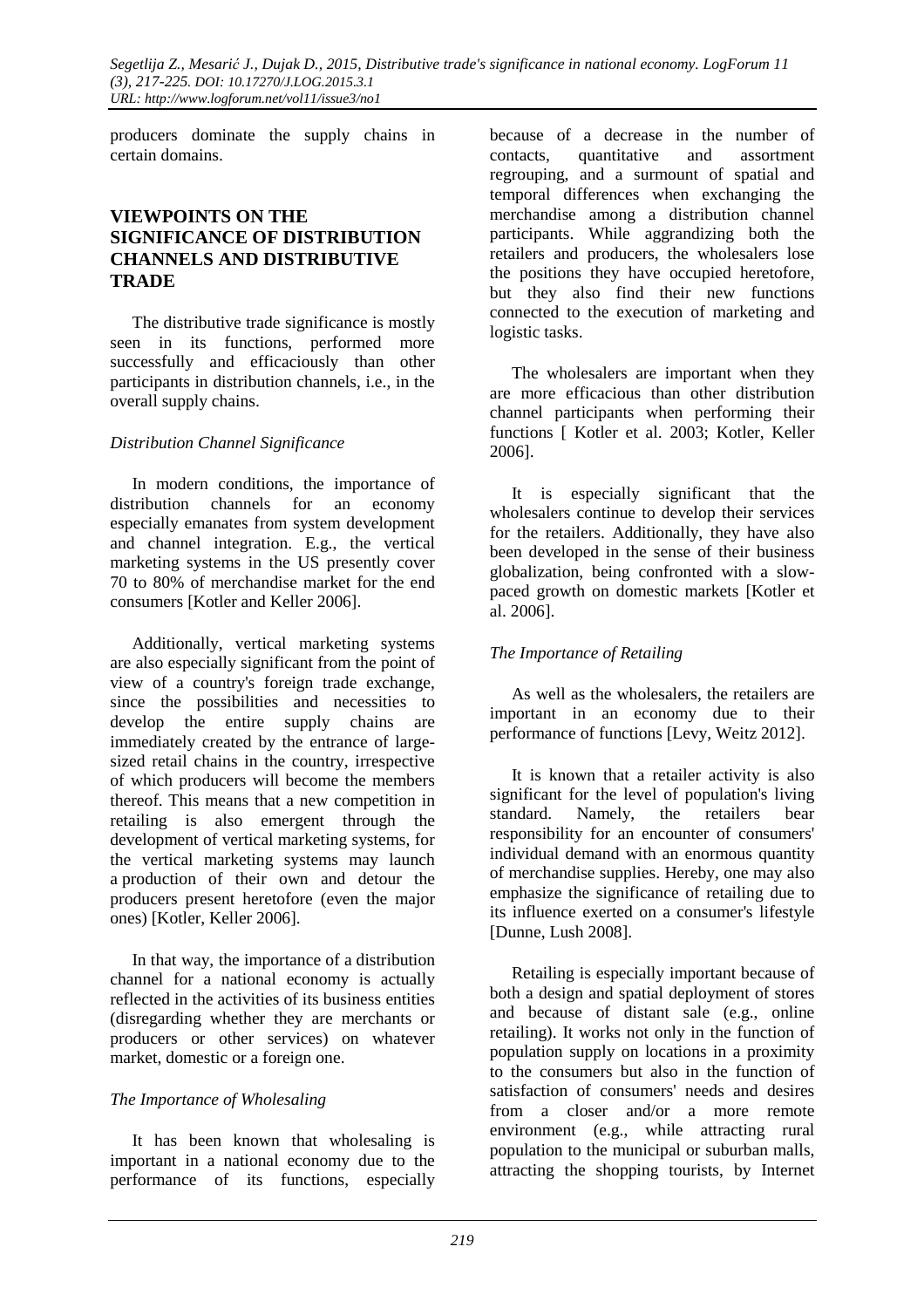sale, and the like). Equally important are the stationary stores' working hours, for the retail trade is a tertiary activity. It thus also pertains to a consumer timesaving enabled while purchasing in a mall. It is especially visible in the countries wherein retailing has not been on a necessary level, as it was the case in Bulgaria [Dunne, Lush 2008].

Generally, one may cite Wal-Mart (the world's largest retailer headquartered in the US) contribution to the American economy as an example of retail's contribution to the economic development. Namely, in 2004, Wal-Mart annually increased its discretion income by ca. 1% due to its low prices, having thus provided a great contribution to the US economy. Specifically, with an "Every Day Low Prices" (EDLP) concept, Wal-Mart was successful in its contribution to a low inflation. [Dunne Lush 2008]. This topic is covered also in the literature quoted heretofore.

In any case, retailing in a national economy is important especially for its being one of the most represented activities according to the number of employees and its contribution to the GDP (Fernie et al., 2003, p. 1). In the US, approximately 8.1% of GDP was realized by retailing in 2007 [ Dunne, Lush 2008].

Traditionally, retailing is "local." Nowadays, however, retailing is considered a "global industry," though most companies still have a local preponderance. Thus, 95% of companies in the US have a single store, and less than 1% has more than 100 stores [Dunne, Lush 2008].

A special retail's significance is in the fact that the retail chains are expanded internationally and globally and dramatic changes occur in the contemporary concentration and internationalization processes [Wortmann 2003].

A retail concentration is significant, for only large-sized retail companies, groupings, or corporate establishments may deploy the attainments of a modern technicaltechnological progress and realize a satisfactory development through its market expansion, as it is known [Segetlija 2012].

### **SELECT INDEX ANALYSIS**

The importance of distributive trade (especially that of a retail one) is analyzed by various indices (cf. Knežević, 2011, pp. 429 - 440; Segetlija, 2012, pp. 56f). This paper has primarily analyzed the following shares of distributive trade (and its divisions) as the indices of distributive trade significance in contemporary conditions in select countries: (a) in the overall number of employees; (b) in the overall number of enterprises; (c) in the gross value-added.

Subsequently, analyzed is the importance of modern retailing based upon the following indices:

- (a) retailing turnover share in GDP with regard to the economic development level;
- (b) significance of global retailers in select countries with regard to their size and share in the overall revenues of the Top 250 Global Retailers.

Table 1 depicts the shares of the overall number of employees in distributive trade (and its divisions) in the overall number of employees in select European countries.

It can be seen in Table 1 that a share of the number of employees in distributive trade differs per countries and that distributive trade is an especially significant activity according to the index. The largest shares in the number of employees in retailing are those in the Netherlands and Croatia, although their economic development levels are unequal (Fig. 1).

Therefore, distributive trade records outstanding shares in the number of employees even in some less developed countries (e.g., in the Republic of Croatia), for these countries have developed disproportionally [Segetlija, 2010].

Table 2 depicts the shares of the overall number of distributive trade enterprises in the overall number of enterprises in business economy in the countries observed.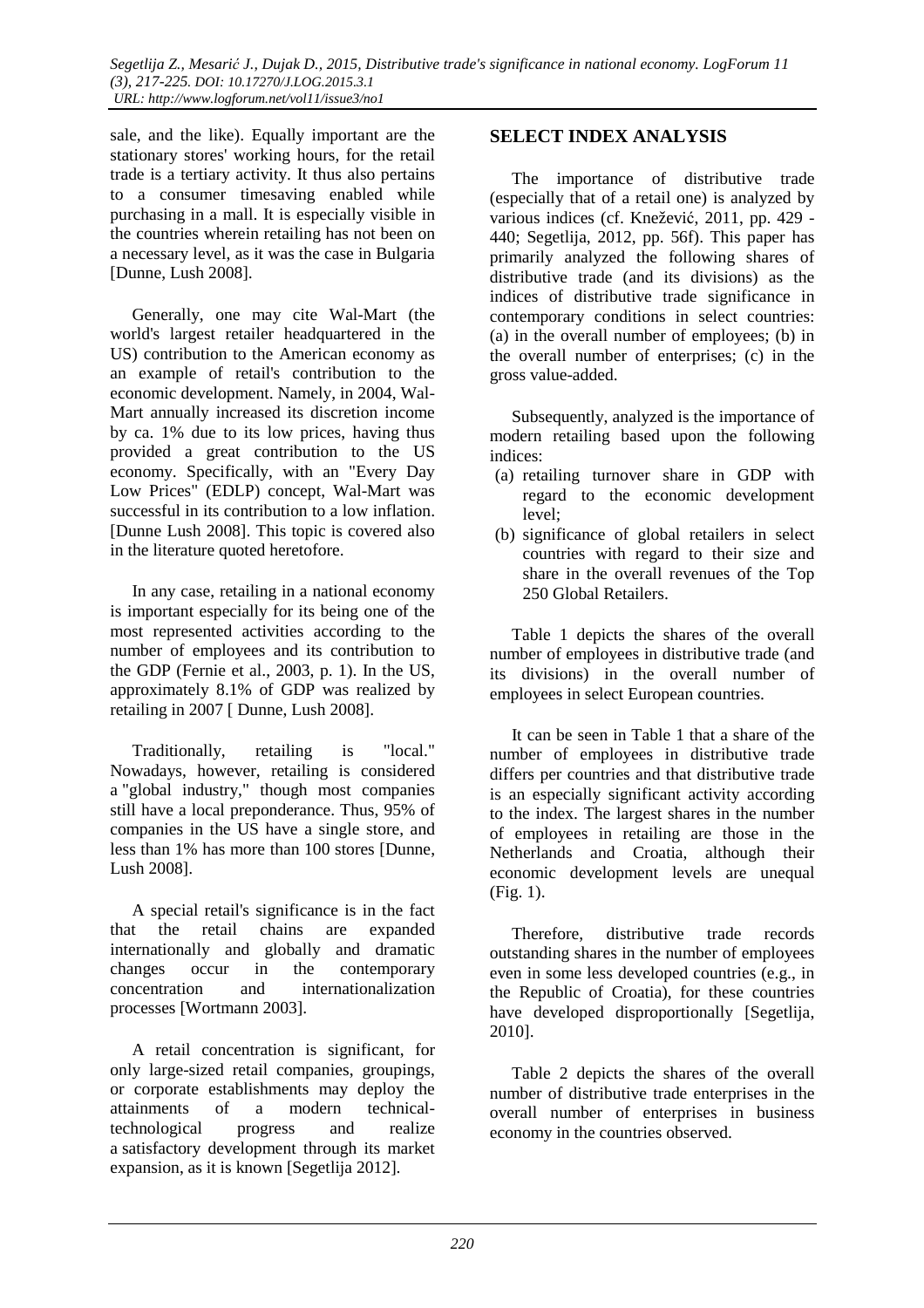| Tuoche 1. Guzhar poszczegom yen rouzajow nanura w ogomej nezore zau aumonyen w wyoranyen krajach w 2012 |                    |                                            |                                |     |     |      |  |
|---------------------------------------------------------------------------------------------------------|--------------------|--------------------------------------------|--------------------------------|-----|-----|------|--|
| Ordinal                                                                                                 | Country            | Total number of employees<br>in thousands* | Share on employment in percent |     |     |      |  |
|                                                                                                         |                    |                                            | 45                             | 46  | 47  | G    |  |
| 1.                                                                                                      | Austria            | 4.183.7                                    | 1.7                            | 4.4 | 7.6 | 13.7 |  |
| 2.                                                                                                      | Finland            | 2.483.2                                    | 1.5                            | 3.4 | 6.1 | 11.0 |  |
| 3.                                                                                                      | Germany            | 39,126.5                                   | 1.8                            | 4.6 | 7.9 | 14.3 |  |
| 4.                                                                                                      | Italy              | 8,424.2                                    | 1.0                            | 3.2 | 4.6 | 8.8  |  |
| 5.                                                                                                      | <b>Netherlands</b> | 22,898.7                                   | 1.4                            | 5,5 | 8.5 | 15.4 |  |
| 6.                                                                                                      | Slovakia           | 2,329.0                                    | 0.8                            | 4.3 | 5.3 | 10.4 |  |
| 7.                                                                                                      | Czech Republic     | 4,890.0                                    | 1.2                            | 4.3 | 4.9 | 10.4 |  |
| 8.                                                                                                      | Poland             | 15,589.7                                   | 1.0                            | 3.7 | 5.6 | 10.2 |  |
| 9.                                                                                                      | Hungary            | 3,877.9                                    | 1.5                            | 4.1 | 6.9 | 12.4 |  |
| 10.                                                                                                     | Croatia            | 1.445.9                                    | 1.3                            | 5.1 | 8.5 | 14.8 |  |

Table 1. Distributive trade shares in the overall number of employees in select countries in 2012 Tabela 1. Udział poszczególnych rodzajów handlu w ogólnej liczbie zatrudnionych w wybranych krajach w 2012

\* Resident population concept, total employment, annual averages

#### Source: Eurostat 2015.



Source: Eurostat 2015.

Fig. 1. Distributive trade share (in percent) in the overall number of employees and BDP per capita in  $\epsilon$  (PPS) 2012. Rys. 1. Udział poszczególnych rodzajów handlu w ogólnej liczbie zatrudnionych oraz PKB w € w wybranych krajach w 2012

| Ordinal | Country            | Total number of enterprises* | Share on number of enterprises in percent |      |      |      |
|---------|--------------------|------------------------------|-------------------------------------------|------|------|------|
|         |                    |                              | 45                                        | 46   | 47   | G    |
| 1.      | Austria            | 304,272                      | 3.2                                       | 8.1  | 13.3 | 24.6 |
| 2.      | Finland            | 225,913                      | 4.2                                       | 6.8  | 9.7  | 20.7 |
| 3.      | Germany            | 2,158,094                    | 4.7                                       | 6.9  | 15.4 | 27.2 |
| 4.      | Italy              | 3,843,454                    | 3.1                                       | 10.6 | 16.8 | 30.5 |
| 5.      | <b>Netherlands</b> | 803,873                      | 3.4                                       | 9.1  | 11.9 | 24.3 |
| 6.      | Slovakia           | 414,905                      | 2.2                                       | 13.3 | 15.1 | 30.6 |
| 7.      | Czech Republic     | 1,004,565                    | 3.3                                       | 7.7  | 13.6 | 24.5 |
| 8.      | Poland             | 1,523,418                    | 5.5                                       | 7.6  | 21.4 | 34.5 |
| 9.      | Hungary            | 550,259                      | 3.6                                       | 6.3  | 15.9 | 25.7 |
| 10.     | Croatia            | 153,687                      | 3.5                                       | 11.6 | 12.1 | 27.2 |

Table 2. Distributive trade shares in the overall number of enterprises in select countries in 2011 Tabela 2. Udział poszczególnych rodzajów handlu w ogólnej liczbie zatrudnionych w wybranych krajach w 2011

\* Total business economy, repair of computers, personal and household goods, except financial and insurance activities.

Source: Eurostat 2015.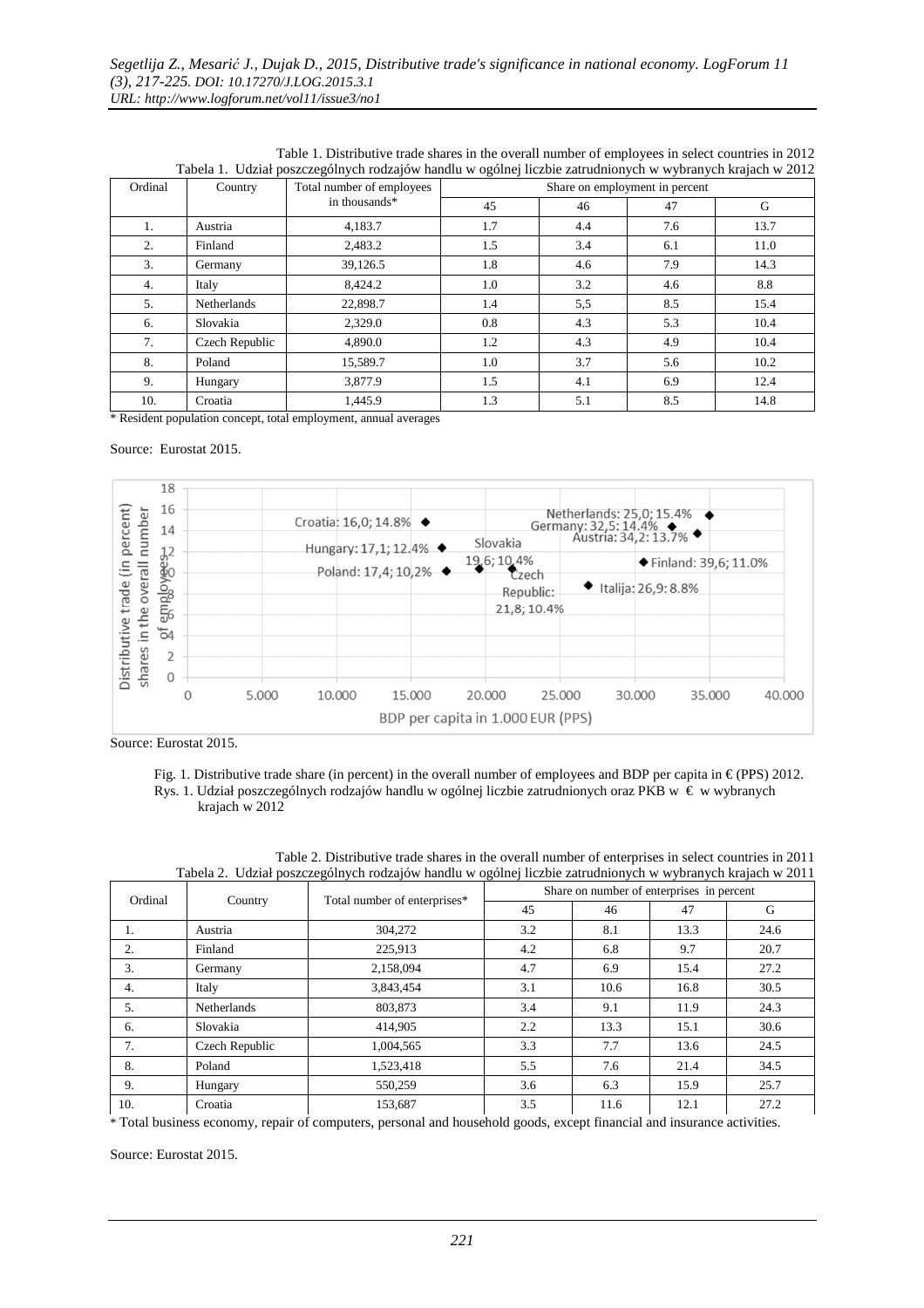Various distribution structures in certain countries are not a reflection of the economic development level. One may especially observe that the shares of retailing in the overall number of employees in transitional countries do not lag behind the shares in the economically and market-developed countries.

Fig. 2 depicts the distributive trade shares in the gross value-added in select countries in 2011. It is interesting to note that Poland has recorded the highest distributive trade share in the gross value-added (GDP) of all the NACE

activities (NACE is a statistical classification of economic activities in the European Community (in French: Nomenclature statistique des activités économiques dans la Communauté européenne). NACE is a European industry standard classification system consisting of a 6-digit code).

As to evaluate the significance of retailing in the national economies of select countries, Fig. 3 depicts the shares of retail turnover in the GDP, with regard to the per capita GDP amount (in PPS).



 Fig. 2. Distributive trade shares in the gross value-added (in percent) in all NACE activities in select countries in 2011





Source: Eurostat, 2015.

 Fig. 3. Retail trade turnover share in GDP (in percent) and GDP per capita in select countries in 2013 Rys. 3. Udział handle detalicznej w PKB (w procentach) w wybranych krajach w 2013

Fig. 3 circumstantiates that the countries with a low level of per capita GDP realized have higher shares of retail turnover in the GDP. This disproportion might have been accomplished due to the consumption wherefore a value had not been created but credited. Retailing in those countries has a great significance because of high shares in the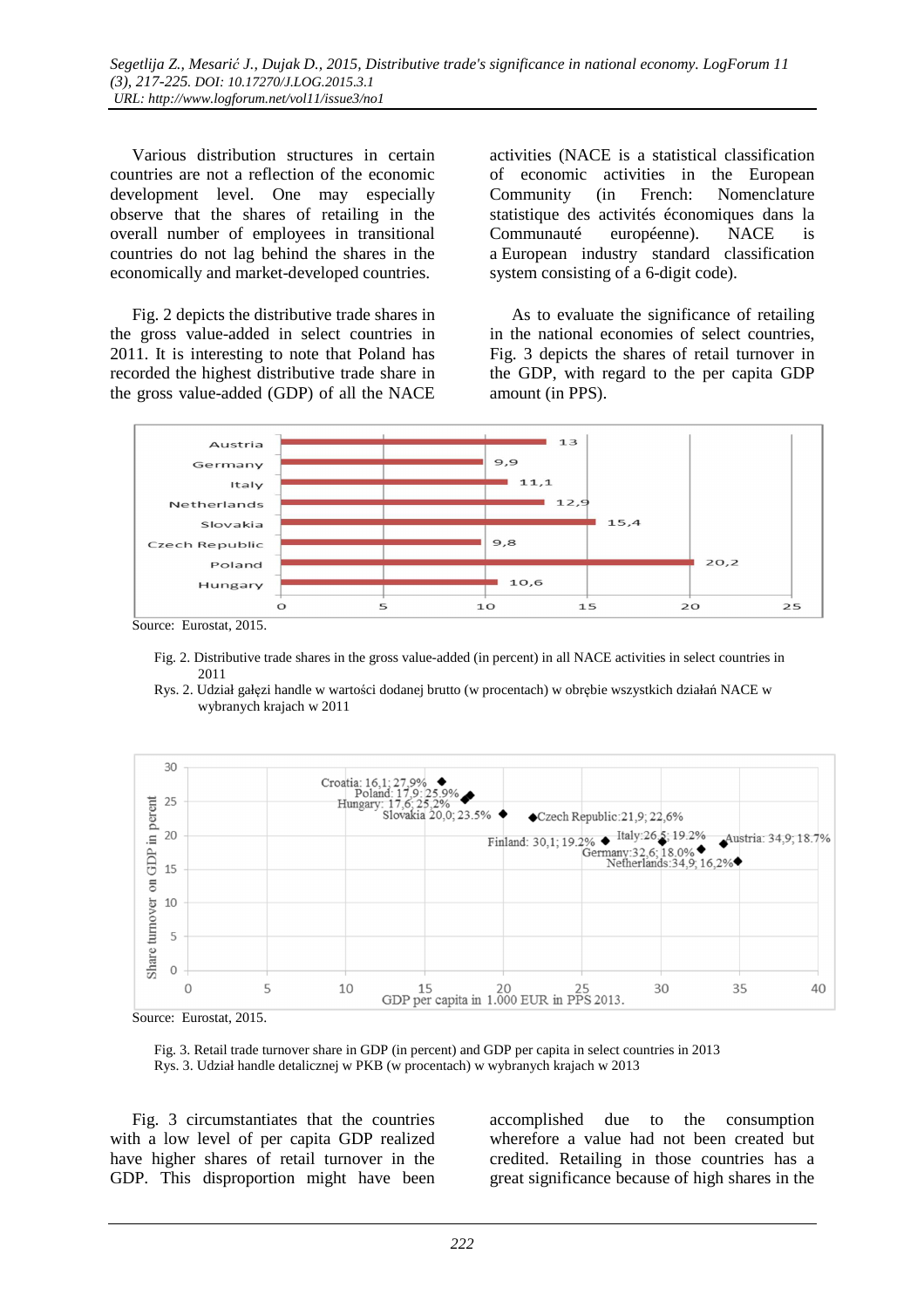number of employees and in the number of enterprises, but it stimulates other activities (as a supply chain integrator) insufficiently.

The importance of retailing with regard to a possibility of its international expansion and supply chain management, thus also pertaining to the stimulation of other companies to create the GDP, may be assessed concerning the numbers and shares of large-sized retailers.

Table 3 depicts major data for an evaluation of importance of retailers headquartered in the European countries belonging to 250 of the largest retailers globally.

Table 3 excludes the retailers from Slovakia, Czech Republic, Poland and Hungary, for their retailers have not reached a size necessary to enter among 250 largest retailers.

Table 3. The importance of largest retailers of select European countries in 2013 Tabela 3. Ważność największych detalistów w wybranych krajach europejskich w 2013

| Tabela 5. Wazilost największych detalistów w wybranych Krajach europejskich w 2015 |                    |                        |                                          |                                            |                                             |  |
|------------------------------------------------------------------------------------|--------------------|------------------------|------------------------------------------|--------------------------------------------|---------------------------------------------|--|
| Ordinal                                                                            | Country            | Number<br>of companies | Number of<br>single country<br>operators | Average retail<br>revenue*<br>(US\$ mill.) | Share of<br>Top 250 revenue<br>(in percent) |  |
| 1.                                                                                 | Austria            |                        | U                                        | 7,632                                      | 0,4                                         |  |
| 2.                                                                                 | Finland            |                        | $\Omega$                                 | 11,005                                     | 0,5                                         |  |
| 3.                                                                                 | Germany            | 17                     |                                          | 27,060                                     | 10,6                                        |  |
| 4.                                                                                 | Italy              |                        |                                          | 9.219                                      | 2,0                                         |  |
| 5.                                                                                 | <b>Netherlands</b> | 4                      |                                          | 35,045                                     | 3,2                                         |  |
| 6.                                                                                 | Croatia            |                        | $\Omega$                                 | 4,011                                      | 0,1                                         |  |
| 7.                                                                                 | Europe             | 90                     | 20                                       | 18,840                                     | 38.9                                        |  |
| 8.                                                                                 | Top 250            | 250                    | 87                                       | 17.418                                     | 100.0                                       |  |

Source: Global Powers of Retailing 2015, Deloitte 2015

### **CONCLUSIONS**

Even in contemporary conditions, distributive trade has a great importance for the economy, but all the divisions thereof do not have an equal importance. Equally, the significance of distributive trade, measured by the shares in the number of employees, in the number of enterprises, and in the gross valueadded, has different preponderance for different countries. A mere level of economic activity of a country but also an economic policy in a given period is decisive for the importance of distributive trade in that sense.

Due to the progressed concentration processes, business internationalization, and the establishment of large-sized companies that for the supply chains of their own, a significance of distributive trade should be analyzed according to the business results achieved by the large-sized retailers and wholesalers in an international perspective as well. In that sense, the transitional countries observed lag behind.

### **REFERENCES**

- Annual detailed enterprise statistics for trade, Eurostat, Database. Available on <http://appsso.eurostat.ec.europa.eu/nui/set upModifyTableLayout.do?state=new&curre ntDimension=DS-120949NACE\_R2> (accessed on February 2, 2015)
- Annual enterprise statistics for special aggregates of activities, Eurostat, Database. Available on http://appsso.eurostat.ec. europa.eu/nui/submitViewTableActiondo> (accessed on February 5, 2015)
- Dujak D., 2012. Uloga maloprodaje u upravljanju opskrbnim lancem [The Role of Retail Trade in the Supply Chain Management], doctoral dissertation, Josip Juraj Strossmayer University in Osijek, Faculty of Economics, Osijek.
- Dunne P.M., Lush R.F., 2008, Retailing, 6th ed., Thomson Higher Education.
- Employment, main characteristics, Eurostat, Database. Available on <http://appsso. eurostat.ec.europa.eu/nui/show.do?dataset=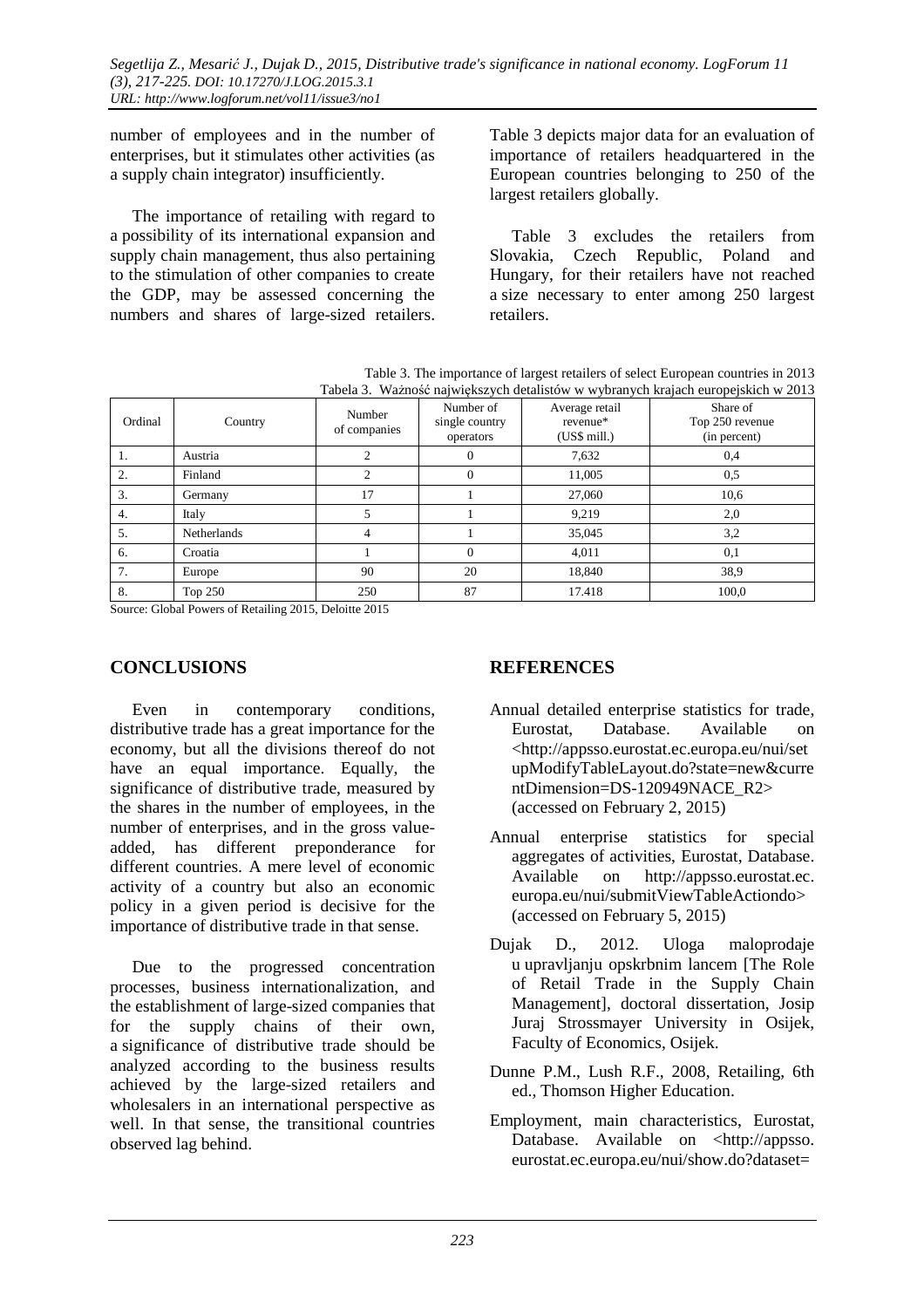lfsi\_emp\_a&lang=en> (accessed on February 2, 2015)

- Fernie J., Fernie S., Moore Ch., 2003, Principles of Retailing, Butterworth-Heinemann, Oxford, Burlington.
- Global Powers of Retailing 2015, Embracing innovation, Deloitte, January 12, 2015. Available on <http://www2.deloitte.com/ content/dam/Deloitte/global/Documents/Co nsumer-Business/gx-cb-global-powers-ofretailing.pdf> (accessed on February 9, 2015)
- Knežević B., 2011. Usporedba distributivne trgovine u Hrvatskoj i članicama Europske Unije [Distributive Trade Comparison in the Republic of Croatia and in the European Union Members], in: Segetlija, Z., Knego, N., Knežević, B.; Dunković, D. (2011), Economics of Trade, Novi informator, Zagreb, 429 – 440.
- Kotler Ph., Wong V., Saunders J., Armstrong, G., 2006. Principles of Marketing, Prentice-Hall, 2003, translation, MATE, Zagreb.
- Kotler Ph., Keller K.L., 2008, Marketing Management, 12th ed., Prentice-Hall, translation, MATE, Zagreb.
- Lerchenmüller M., 2003. Handelsbetriebslehre [Trading Company Management], Friedrich Kiehl Verlag GmbH, Ludwigshafen, Rhein.
- Levy M., Weitz B.A., 2012, Retailing Management, 8th ed., McGraw-Hill/Irwin.
- Main GDP aggregates per capita, Eurostat, Database. Available on <http://appsso. eurostat.ec.europa.eu/nui/submitViewTable Action.do> (accessed on February 3, 2015)
- National Accounts aggregates by industry, Eurostat, Database. Available on <http://appsso.eurostat.ec.europa.eu/nui/sho w.do?dataset=nama\_10\_a64&lang=en> (accessed on February 6, 2015)
- Segetlija Z., 2010. Maloprodaja u Republici Hrvatskoj i u nekim europskim zemljama [Retail Trade in the Republic Of Croatia and in Some European Countries], in: Renko Sanda; Blaženka, Knežević; Vouk, R. (Ed.): Izazovi trgovine u recesiji [Challenges of Trade in Recession], University in Zagreb, Faculty of Economics, Zagreb, 35-50.
- Segetlija Z. 2012. Maloprodaja u Republici Hrvatskoj [Retaling in the Republic of Croatia], 3rd rev. ed., Faculty of Economics in Osijek, Osijek.
- Statistics Explained, Glossary, Eurostat. Available on <http://ec.europa.eu/eurostat/statistics-explained/index.php/ Thematic\_glossaries> (accessed on January 12, 2015)
- Statistical classification of economic activities in the European Community, 2008, Eurostat, NACE Rev. 2, Methodologies and Working Papers, European Communities, 2008. Available on <http://epp.eurostat. ec.europa.eu/cache/ITY\_OFFPUB/KS-RA-07-015/EN/KS-RA-07-015-EN.PDF> (accessed on January 12, 2015)
- Wortmann M., 2003. Strukturwandel und Globalisierung des deutschen Einzelhandels, WZB - Discusionpapier. Available on http://www.skylla.wz- berlin.de/pdf/ 2003/iii03-202a.pdg] (accessed on April 1, 2004)

# **ZNACZENIE HANDLU HURTOWEGO I DETALICZNEGO DLA GOSPODARKI NARODOWEJ**

**STRESZCZENIE.** Wstep: W pracy zaprezentowana analize handlu hurtowego i detalicznego we współczesnych gospodarkach narodowych wybranych krajów europejskich (10) z punktu widzenia zatrudnienia, tworzenie wartości dodanej brutto, tworzenia łańcucha dostaw oraz międzynarodowej ekspansji. Powodem rozpoczęcia prac był z jednej strony niezadowalający poziom rozwoju ekonomicznego niektórych państw, będących w okresie transformacji, z drugiej zaś strony duży udział tego handlu w gospodarce (szczególnie pod względem liczby zatrudnionych osób oraz udziału w tworzeniu PKB).

**Metody:** Przeanalizowano znaczenie handlu detalicznego i hurtowego dla kraju w ujęciu całkowitym i częściowym. Dane pozyskane z Eurostat I Deloitte'a zostały poddane analizie statystycznej I zaprezentowane graficznie (wartości względne, wskaźniki i udziały, wykresy).